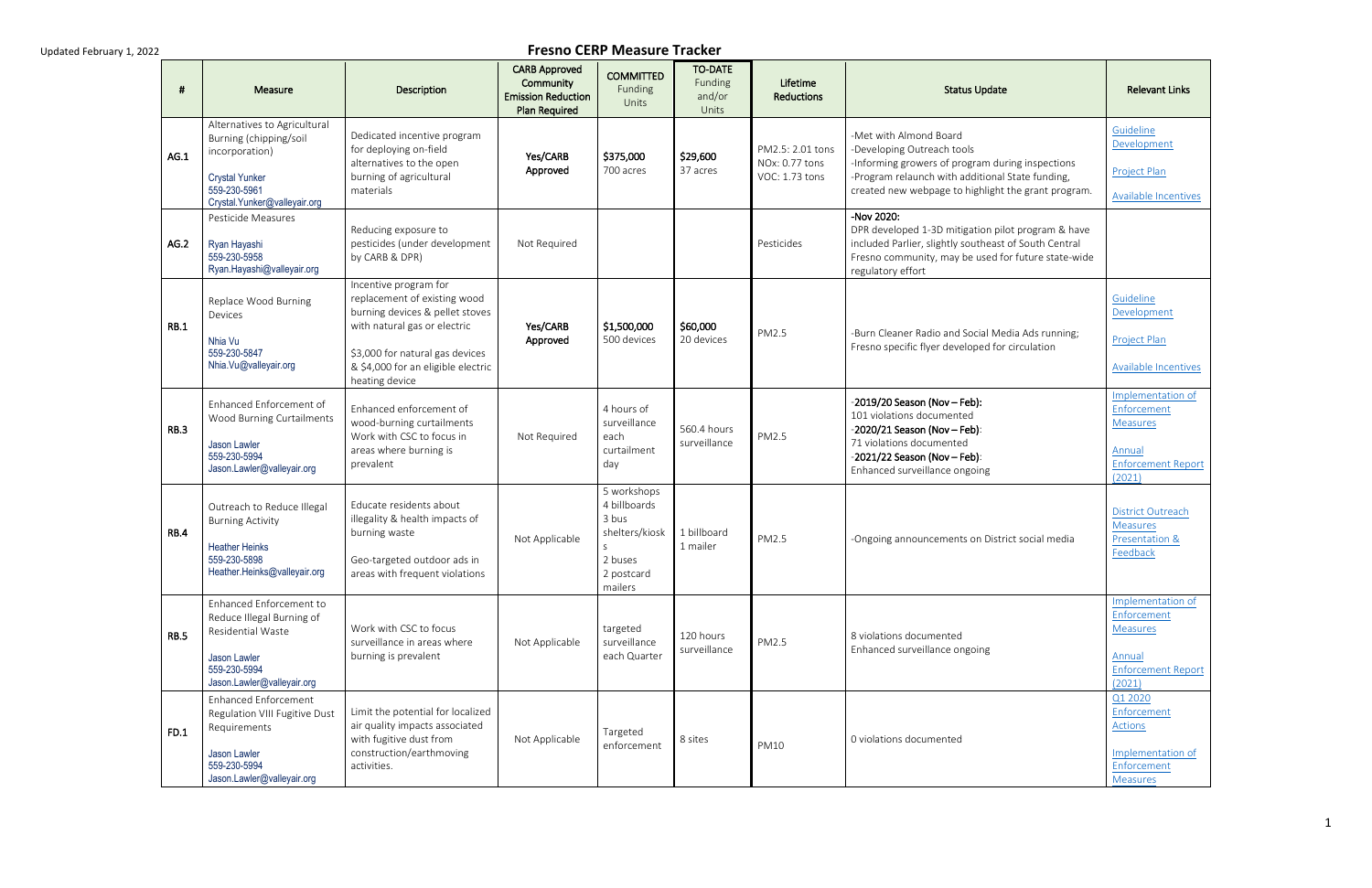| #           | Measure                                                                                                   | Description                                                                                                                                                                                                          | <b>CARB Approved</b><br>Community<br><b>Emission Reduction</b><br><b>Plan Required</b> | <b>COMMITTED</b><br>Funding<br>Units               | <b>TO-DATE</b><br>Funding<br>and/or<br>Units                                | Lifetime<br><b>Reductions</b>           | <b>Status Update</b>                                                                                                                                                                                                                                                                                        | <b>Relevant Links</b>                                             |
|-------------|-----------------------------------------------------------------------------------------------------------|----------------------------------------------------------------------------------------------------------------------------------------------------------------------------------------------------------------------|----------------------------------------------------------------------------------------|----------------------------------------------------|-----------------------------------------------------------------------------|-----------------------------------------|-------------------------------------------------------------------------------------------------------------------------------------------------------------------------------------------------------------------------------------------------------------------------------------------------------------|-------------------------------------------------------------------|
| <b>FD.2</b> | <b>Street Sweeping</b><br>Mark Montelongo<br>559-230-5905<br>Mark.Montelongo@valleyair.org                | Identify opportunities to<br>further street sweeping efforts<br>in the community                                                                                                                                     | Not Applicable                                                                         |                                                    |                                                                             | <b>PM10</b>                             | -District has coordinated with the County of Fresno to<br>present & discuss implementation of the measure.<br>-A street sweeping map has been provided by the City                                                                                                                                          | <b>Street Sweeping</b><br>Map                                     |
| FD.3        | Road paving improvements<br>Mark Montelongo<br>559-230-5905<br>Mark.Montelongo@valleyair.org              | Evaluate feasibility of road<br>paving, road resurfacing, &<br>sidewalk improvements,<br>provide support in grant<br>applications                                                                                    | Not Applicable                                                                         |                                                    |                                                                             | <b>PM10</b>                             | -The District has coordinated with the City and County<br>of Fresno to present & discuss implementation of the<br>measure. The District has received a list of<br>improvement projects within the Community.                                                                                                | Map of SB1 funded<br>projects                                     |
| LG.1        | Residential Lawn & Garden<br>Equipment<br>Nhia Vu<br>559-230-5847<br>Nhia.Vu@valleyair.org                | Increased incentives for the<br>replacement of gas-powered<br>residential lawn care<br>equipment with electric units<br>for residents within AB 617<br>boundary                                                      | Yes/CARB<br>Approved                                                                   | \$200,000<br>570 units<br>100% cost                | \$12,138.94<br>37 units<br>(26)<br>Replacements<br>and 11 New<br>Purchases) | NOx: 0.009 tons<br>PM2.5: 0.006<br>tons | -Commercials on Spanish radio summer 2021<br>-Dropped off outreach banner & materials at Ace<br>Hardware in AB 617 community.<br>-Working with a mower vendor to arrange Fresno<br>Trade In Event.                                                                                                          | Project Plan<br>Available Incentives                              |
| LG.2        | Commercial Lawn & Garden<br>Equipment<br>Nhia Vu<br>559-230-5847<br>Nhia.Vu@valleyair.org                 | Incentives for replacement of<br>gas-powered commercial lawn<br>care equipment with electric<br>units for operations within AB<br>617 boundary                                                                       | Yes/CARB<br>Approved                                                                   | \$75,000<br>60 units                               | \$0<br>0 units                                                              | <b>NOx</b><br>PM2.5                     | - Social media campaign and advertising scheduled for<br>April, May, June, 2021<br>- Commercials on Spanish radio begin in June 2021<br>- Zoom Press Event 6/25/21                                                                                                                                          | Project Plan<br>Available Incentives                              |
| SD.1        | Solar power & energy<br>storage<br>Tom Jordan<br>559-230-5802<br>Tom.Jordan@valleyair.org                 | Seek incentives for local<br>businesses & homeowners to<br>install<br>Coordinate meetings that offer<br>incentives for solar<br>photovoltaic (PV) installation,<br>green energy programs to<br>reduce utility rates. | Not Required                                                                           | 1 meeting<br>with CSC                              | 2 CSC meeting<br>with project<br>partners                                   | <b>NOx</b>                              | - Have requested Grid Alternatives, the CPUC, & Fresno<br>EOC to present information to the CSC at future<br>meeting                                                                                                                                                                                        |                                                                   |
| UG.1        | Urban greening & forestry in<br>the community<br>David Lopez<br>559-230-6144<br>David.Lopez@valleyair.org | Identify & support efforts to<br>increase urban greening &<br>forestry. District will consider a<br>funding match, contingent on<br>state funding allocations.                                                       | Yes/ CARB<br>Approved                                                                  | \$1,000,000<br>2 Meetings<br>with CSC              | \$0<br>0 projects                                                           | Health Protective<br>Mitigation         | -December 7, 2021 subcommittee meeting to review<br>draft RFP and solicit feedback from CSC members                                                                                                                                                                                                         | Project Plan<br>Participate by<br>adding your<br>suggestions here |
| VB.1        | Vegetative Barriers<br>David Lopez<br>559-230-6144<br>David.Lopez@valleyair.org                           | Provide incentives for<br>installation of vegetative<br>barriers around/near sources<br>of concern                                                                                                                   | Yes/ CARB<br>Approved                                                                  | \$1,000,000<br>Community<br>identified<br>projects | \$0<br>0 projects                                                           | Health Protective<br>Mitigation         | -December 7, 2021 subcommittee meeting to review<br>draft RFP and solicit feedback from CSC members                                                                                                                                                                                                         | Project Plan<br>Participate by<br>adding your<br>suggestions here |
| CC.1        | Underfired charbroilers<br>Jon Klassen<br>559-230-5809<br>Jon.Klassen@valleyair.org                       | Incentive program for<br>underfired charbroilers for<br>installation of control<br>equipment to reduce<br>particulate emissions                                                                                      | Yes                                                                                    | \$1,200,000<br>8 devices<br>100% cost              | \$0<br>0 devices                                                            | PM2.5                                   | -Continuing outreach to solicit interest in program<br>-Ongoing targeted outreach to community restaurants<br>to take advantage of the program<br>-Will be working with restaurant stakeholder group to<br>assess best practices for program<br>-Working with city and county to develop model<br>ordinance |                                                                   |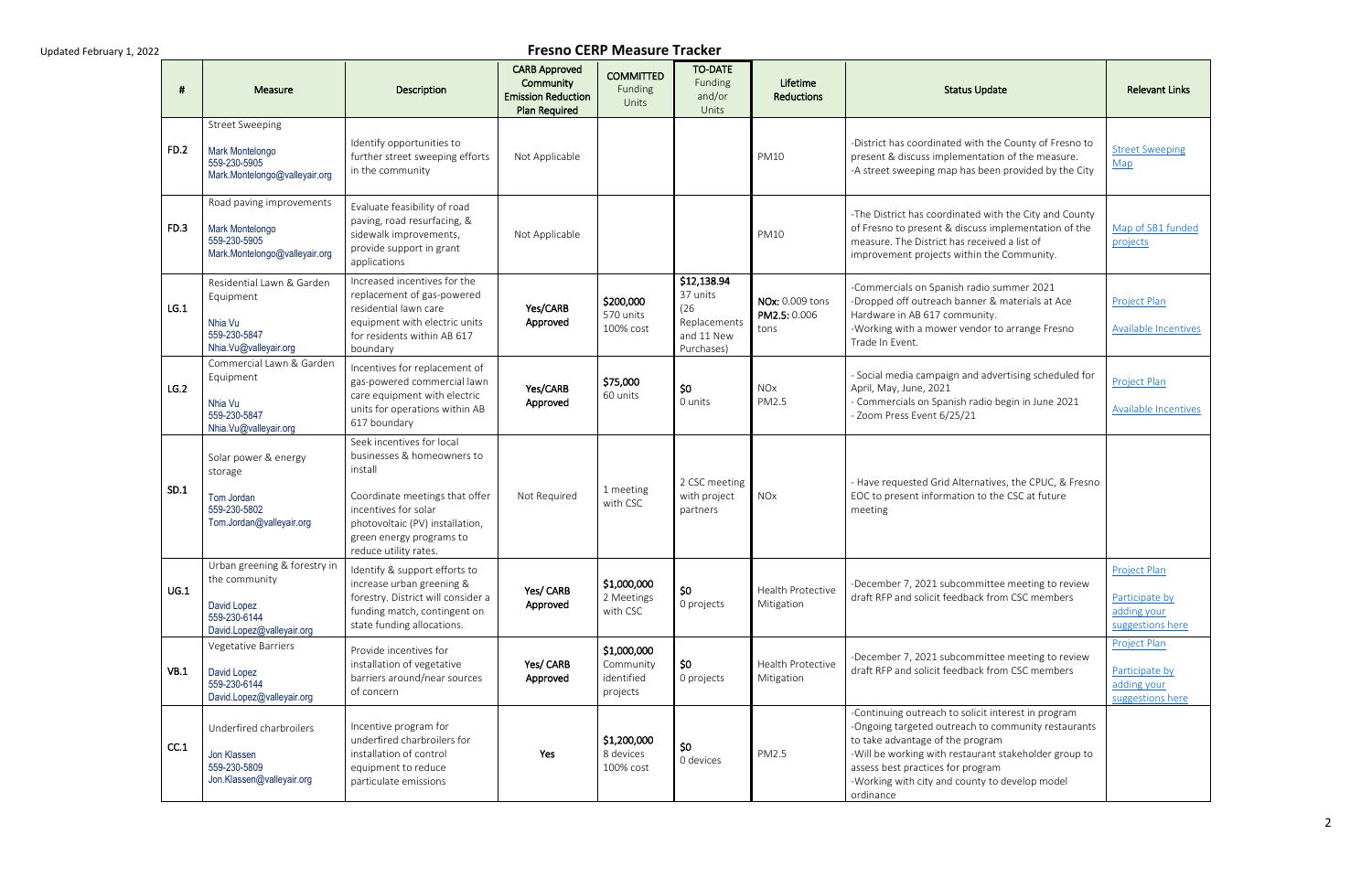| - 44        | Measure                                                                                                                                        | Description                                                                                                                                                                | <b>CARB Approved</b><br>Community<br><b>Emission Reduction</b><br><b>Plan Required</b> | <b>COMMITTED</b><br>Funding<br>Units                                                   | <b>TO-DATE</b><br>Funding<br>and/or<br>Units | Lifetime<br><b>Reductions</b>   | <b>Status Update</b>                                                                                                                                                                                             | <b>Relevant Links</b>                                                 |
|-------------|------------------------------------------------------------------------------------------------------------------------------------------------|----------------------------------------------------------------------------------------------------------------------------------------------------------------------------|----------------------------------------------------------------------------------------|----------------------------------------------------------------------------------------|----------------------------------------------|---------------------------------|------------------------------------------------------------------------------------------------------------------------------------------------------------------------------------------------------------------|-----------------------------------------------------------------------|
| C.1         | Tune-In Tune-Up<br><b>Brian Dodds</b><br>559-230-5872<br>Brian.Dodds@valleyair.org                                                             | Host Tune-In Tune-Up Events<br>within Community                                                                                                                            | Yes/Pending CARB<br>Approval                                                           | \$1,000,000<br>1,250 vehicle<br>repairs                                                | \$0<br>0 units                               | <b>NO<sub>x</sub></b>           | -Partnered with Valley CAN who implements events<br>- Enhanced outreach focus for online virtual event<br>model based on COVID - 19 restrictions<br>-Submitted Project Plan to CARB for review on<br>08/02/2021. | Summary of<br>Community<br><b>Discussion</b>                          |
| C.2         | Drive Clean<br><b>Carrie Todd</b><br>559-230-6148<br>Carrie.Todd@valleyair.org                                                                 | Drive Clean incentive funding<br>for replacement of passenger<br>vehicles with battery electric<br>or plug-in hybrid vehicles for<br>South Central Fresno residents        | Yes                                                                                    | \$1,600,000<br>220 vehicles                                                            | \$0<br>0 units                               | <b>NO<sub>x</sub></b><br>PM2.5  | - Partnered with Valley CAN who helps administer the<br>program<br>- Developing project plan for CARB                                                                                                            |                                                                       |
| C.5         | Increased Educational<br>Training for EV Mechanics<br>Aaron Tarango<br>559-230-5873<br>Aaron.tarango@valleyair.org                             | Incentive program for<br>educational training for EV<br>mechanics                                                                                                          | Yes/Pending CARB<br>Approval                                                           | \$75,000<br>5 training<br>courses                                                      | \$0<br>0 courses                             | Health Protective<br>Mitigation | - Submitted Project Plan to CARB 2/24/2021                                                                                                                                                                       | <b>Project Plan</b>                                                   |
| <b>PF.1</b> | Public Fleet Vehicles<br>Nhia Vu<br>559-230-5847<br>Nhia.Vu@valleyair.org                                                                      | Enhance outreach & access to<br>incentive funding for Replacing<br>older public fleet vehicles with<br>new, clean-vehicle technology                                       | Yes                                                                                    | \$8,000,000<br>400 vehicles                                                            | \$0<br>0 vehicles                            |                                 | - Developing project plan for CARB<br>-Conducting outreach to public agencies to take<br>advantage of program                                                                                                    | District update on<br><b>CARB</b> guideline<br>development<br>process |
| IR.1        | Idling-Reduction Strategy:<br>Reducing Automobile Idling<br>Near Sensitive Receptors<br>Jamie Holt<br>559-230-5850<br>Jamie.Holt@valleyair.org | Automobile idle-reduction<br>outreach                                                                                                                                      | Not Required                                                                           | 30 bilingual<br>idle-reduction<br>signs<br>5<br>presentations<br>on vehicle<br>exhaust | 30 signs<br>created                          | Health Protective<br>Mitigation | - Worked with CSC to get specific feedback on<br>outreach measures<br>-Work with CSC to identify locations for signs<br>-Partnering with City of Fresno to plan sign deployment                                  |                                                                       |
| HD.1        | Heavy-Duty Trucks<br>Jeannine Tackett<br>559-230-5843<br>Jeannine.Tackett@valleyair.org                                                        | Heavy duty truck replacement<br>with zero & near zero emission<br>technology                                                                                               | Yes/Pending CARB<br>Approval                                                           | \$7,500,000<br>75 diesel<br>trucks<br>50% cost                                         | \$0<br>0 units                               | <b>NOx</b><br>PM2.5             | - Addressed comments from CARB on project plan and<br>resubmitted on 08/02/2021<br>-Will return to CSC for direction on outreach                                                                                 | Project Plan                                                          |
| HD.2        | Yard Trucks & Truck<br>Refrigeration Units (TRUs)<br>Jeannine Tackett<br>559-230-5843<br>Jeannine.Tackett@valleyair.org                        | Provide incentive funding for<br>to replace diesel powered yard<br>trucks or transport<br>refrigeration units & related<br>infrastructure with zero<br>emission technology | Yes/Pending CARB<br>Approval                                                           | \$3,500,000<br>25 units<br>50% cost                                                    | \$0<br>0 units                               | <b>NOx</b><br>PM2.5             | - Submitted Project Plan to CARB 2/24/2021<br>-Will return to CSC for direction on outreach                                                                                                                      | Project Plan                                                          |
| HD.3        | Charging Plugs for Trucks<br>Jeannine Tackett<br>559-230-5843<br>Jeannine.Tackett@valleyair.org                                                | Provide incentive funding for<br>charging infrastructure at<br>distribution centers,<br>warehouse, & other types of<br>freight facilities to reduce<br>idling              | Yes                                                                                    | \$100,000<br>33 plugs                                                                  | \$0<br>0 units                               | <b>NOx</b><br>PM2.5             | - Developing project plan for CARB<br>-Will return to CSC for direction on outreach                                                                                                                              | District update on<br><b>CARB</b> guideline<br>development<br>process |
| HD.4        | Alternative Fuel Fueling<br>Station<br>David Lopez<br>559-230-6144<br>David.Lopez@valleyair.org                                                | Incentivize the development of<br>clean-vehicle fueling<br>infrastructure                                                                                                  | Not Required                                                                           | \$1,000,000<br>1 natural gas<br>station                                                | \$1,668,510.20<br>2 stations                 | Health Protective<br>Mitigation | - Eligible under CAP guidelines                                                                                                                                                                                  |                                                                       |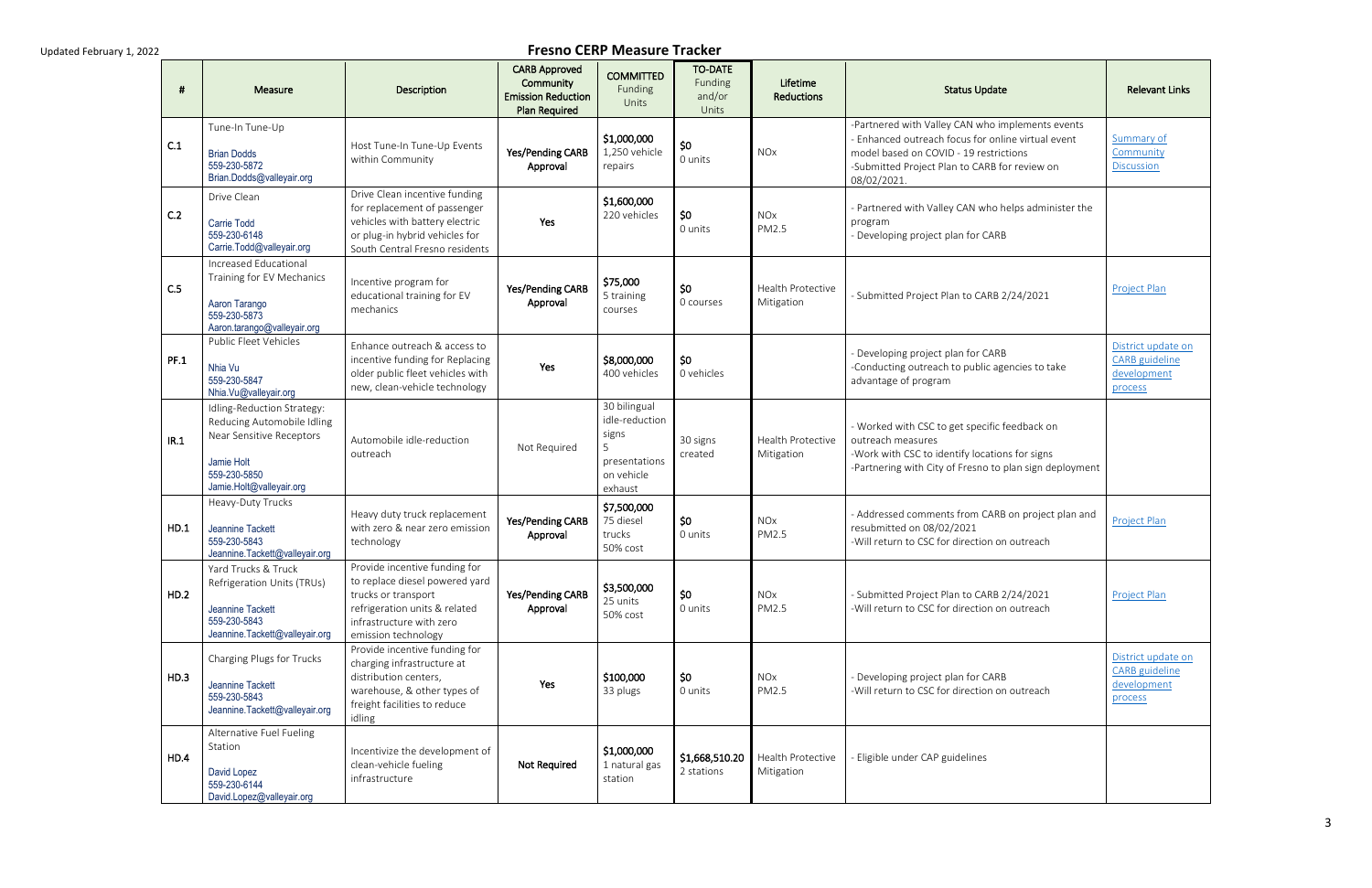| #     | Measure                                                                                                                                      | <b>Description</b>                                                                                                                                   | <b>CARB Approved</b><br>Community<br><b>Emission Reduction</b><br><b>Plan Required</b> | <b>COMMITTED</b><br>Funding<br>Units                                 | <b>TO-DATE</b><br>Funding<br>and/or<br>Units                  | Lifetime<br><b>Reductions</b>     | <b>Status Update</b>                                                                                                                                                                                                                                                                                                                                                              | <b>Relevant Links</b>                                                                                                                                                                                                                                                                              |
|-------|----------------------------------------------------------------------------------------------------------------------------------------------|------------------------------------------------------------------------------------------------------------------------------------------------------|----------------------------------------------------------------------------------------|----------------------------------------------------------------------|---------------------------------------------------------------|-----------------------------------|-----------------------------------------------------------------------------------------------------------------------------------------------------------------------------------------------------------------------------------------------------------------------------------------------------------------------------------------------------------------------------------|----------------------------------------------------------------------------------------------------------------------------------------------------------------------------------------------------------------------------------------------------------------------------------------------------|
| HD.6  | Enhanced Enforcement of<br>Statewide Anti-Idling<br>Regulation<br><b>Jason Lawler</b><br>559-230-5994<br>Jason.Lawler@valleyair.org          | Additional targeted anti-idling<br>enforcement efforts<br>District & CARB will work with<br>CSC to identify heavy-duty<br>vehicle idling "hot spots" | Not Required                                                                           | Targeted<br>surveillance                                             | 240 hours of<br>surveillance                                  | Health Protective<br>Mitigation   | - Visited locations identified by CSC & CARB to have a<br>history of high idling activity<br>- District met with businesses of concern to discuss the<br>state idling regulation & to look for opportunities to<br>reduce idling                                                                                                                                                  | Q1 2020<br>Enforcement<br><b>Actions</b><br>Implementation of<br>Enforcement<br><b>Measures</b>                                                                                                                                                                                                    |
| HD.7  | <b>Electric School Buses</b><br><b>Crystal Yunker</b><br>559-230-5961<br>Crystal.Yunker@valleyair.org                                        | Incentive program for<br>replacing older diesel school<br>buses with zero or near-zero<br>emission buses                                             | Not Required                                                                           | \$6,400,000<br>16 buses<br>100% cost                                 | \$0<br>0 units<br><b>PLUS</b><br>8 buses<br>Fowler<br>Unified | <b>NOx</b><br>PM2.5               | - Subcommittee formed<br>- Eligible for CAP funding<br>- Ongoing discussions with local school districts on<br>potential bus routes that could utilize electric busses                                                                                                                                                                                                            | Summary of<br>Community<br><b>Discussion</b><br><b>Available Incentives</b>                                                                                                                                                                                                                        |
| HD.10 | Railcar Movers/Switchers<br>Aaron Tarango<br>559-230-5873<br>Aaron.tarango@valleyair.org                                                     | Replacing older diesel railcar<br>movers & switcher<br>locomotives with new clean-<br>engine technology                                              | Not Required                                                                           | \$4,100,000<br>3 units<br>95% cost                                   | \$358,991<br>1 units                                          | NOx: 5.8 tons<br>PM2.5: 0.32 tons | - Penny Newman Grain to replace railcar<br>- Eligible for CAP funding                                                                                                                                                                                                                                                                                                             | Summary of<br>Community<br><b>Discussion</b>                                                                                                                                                                                                                                                       |
| HD.11 | Heavy Duty Truck Rerouting<br><b>Brian Dodds</b><br>559-230-5872<br>Brian.Dodds@valleyair.org                                                | Funding to work with City of<br>Fresno to conduct heavy duty<br>truck rerouting study in AB 617<br>boundary                                          | Yes/CARB<br>Approved                                                                   | \$500,000<br>1 study<br>Up to 100%<br>cost                           | \$0<br>0 units                                                | Health Protective<br>Mitigation   | -Subcommittee formed & City of Fresno drafted RFP<br>-APCO to execute necessary agreements with City<br>-Waiting for city to provide updated draft language on<br><b>RFP</b>                                                                                                                                                                                                      | City of Fresno<br>update<br>presentation<br>Draft RFP<br><b>Project Plan</b>                                                                                                                                                                                                                       |
| HD.12 | Promote the use of Biodiesel<br>& Renewable Diesel Fuels                                                                                     | Use of Biodiesel & Renewable<br>Diesel Fuels                                                                                                         | Not Required                                                                           |                                                                      |                                                               | <b>NOx</b><br>PM2.5               | -District to combine efforts with HD.4, Alternative Fuel<br>Station Infrastructure                                                                                                                                                                                                                                                                                                |                                                                                                                                                                                                                                                                                                    |
| LU.1  | Land Use/Sustainable<br>Development: Support<br>Projects that Reduce VMT<br>Mark Montelongo<br>559-230-5905<br>Mark.Montelongo@valleyair.org | Partner with the City of Fresno<br>to identify opportunities to<br>provide support for projects<br>that reduce VMT                                   | Not Required                                                                           | Potential<br>match<br>funding<br>support to<br>eligible<br>projects. | 14 meetings<br>with the City                                  | Health Protective<br>Mitigation   | - Developed language for land use projects on<br>promoting the reduction vehicle miles traveled<br>-Participated in City's General Plan process<br>-District commented on the South Central Fresno<br>Specific Plan environmental review process<br>-Coordinating with the City of Fresno and participating<br>in City-hosted meetings regarding land use actions in<br>community | District comments<br>on City of Fresno<br>General Plan Draft<br>Program<br>Environmental<br>Impact Report.<br>District comments<br>on City of Fresno's<br>Notice of<br>Preparation of an<br>Environmental<br><b>Impact Report for</b><br>Revisions to the<br>Fresno South<br>Central Specific Plan |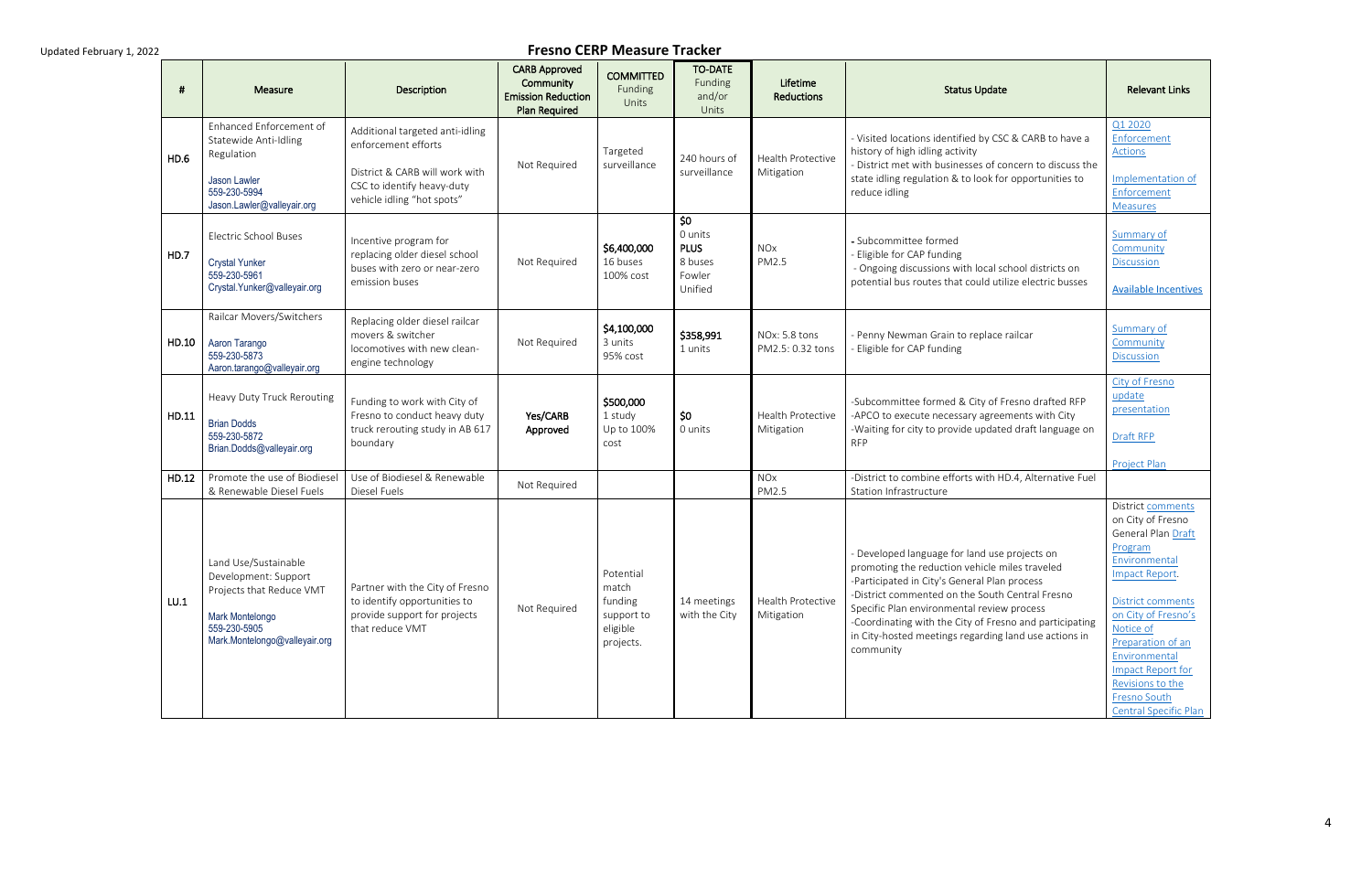| -#    | Measure                                                                                                                                                               | <b>Description</b>                                                                                                                                                                      | <b>CARB Approved</b><br>Community<br><b>Emission Reduction</b><br>Plan Required | <b>COMMITTED</b><br>Funding<br>Units         | <b>TO-DATE</b><br>Funding<br>and/or<br>Units                                               | Lifetime<br><b>Reductions</b>          | <b>Status Update</b>                                                                                                                                                                                                                                                                                                                                                                                                                                                                                                                                                                                                                                                                                                                                                                                            | <b>Relevant Links</b>                                                                                                                                                                                                |
|-------|-----------------------------------------------------------------------------------------------------------------------------------------------------------------------|-----------------------------------------------------------------------------------------------------------------------------------------------------------------------------------------|---------------------------------------------------------------------------------|----------------------------------------------|--------------------------------------------------------------------------------------------|----------------------------------------|-----------------------------------------------------------------------------------------------------------------------------------------------------------------------------------------------------------------------------------------------------------------------------------------------------------------------------------------------------------------------------------------------------------------------------------------------------------------------------------------------------------------------------------------------------------------------------------------------------------------------------------------------------------------------------------------------------------------------------------------------------------------------------------------------------------------|----------------------------------------------------------------------------------------------------------------------------------------------------------------------------------------------------------------------|
| LU.2  | New Development: Provide<br>assistance during the CEQA<br>process<br>Mark Montelongo<br>559-230-5905<br>Mark.Montelongo@valleyair.org                                 | Work with the City & County<br>on active CEQA coordination                                                                                                                              | Not Required                                                                    |                                              | The District<br>has received<br>138 projects<br>for comment<br>under CEQA<br>as of 2/1/22. | Health Protective<br>Mitigation        | - Developed language for CEQA commenting letters to<br>draw attention to project-relevant community<br>measures<br>-Participated in City's General Plan process<br>-Commented on the South Central Fresno Specific Plan<br>- Formal District comments were submitted to the City<br>on 10/16/2020 regarding the Southwest Fresno<br>Specific Plan addendum, amendment application, and<br>rezone application. Comments were resubmit to the<br>Planning Commission for consideration during their<br>upcoming June 2 <sup>nd</sup> meeting<br>-Reoccurring meetings scheduled with the City of<br>Fresno, Planning Department, to enhance<br>communication of project timelines<br>-December 8, 2021 subcommittee meeting to provide<br>feedback on District/City Coordination<br>-Next meeting will be in 2022 | -City of Fresno<br>South Central<br>Fresno Specific Plan<br>environmental<br>review process.                                                                                                                         |
| LU.3  | Provide Education &<br>Outreach on Available Tools<br>for Public Information<br>Regarding Land Use Projects<br>Jamie Holt<br>559-230-5850<br>Jamie.Holt@valleyair.org | Work with the City to hold a<br>public workshop, inform public<br>of available tools, such as<br>FAASTER, and train community<br>members how to access/use<br>these tools.              | Not Required                                                                    | 1 public<br>workshop                         | 0 work-<br>shops                                                                           | <b>Health Protective</b><br>Mitigation | -Participated in City's General Plan process<br>-Hosted Aug. 27, 2019 meeting with CSC and City to<br>demonstrate tools<br>- October 5, 2021 subcommittee reviewed draft MOU<br>letter to integrate this type of measures. Next steps to<br>make changes based on CSC comments<br>-December 8, 2021 subcommittee meeting to provide<br>feedback on District/City Coordination<br>-Next meeting will be in 2022                                                                                                                                                                                                                                                                                                                                                                                                  | City of Fresno Portal<br>to track project<br>progress<br><b>FAASTER (Fresno's</b><br>Accelerated<br><b>Application System</b><br>to Track Electronic<br>Reviews)<br>Large City of Fresno<br>Projects under<br>review |
| LU.4  | Collaborating to Enhance<br>Community Participation in<br>Land Use Processes<br>Mark Montelongo<br>559-230-5905<br>Mark.Montelongo@valleyair.org                      | Facilitate discussions with<br>community & land use<br>agencies, identify additional<br>opportunities to address<br>community concerns &<br>questions                                   | Not Required                                                                    | 1 Meeting                                    | 14 Meetings<br>with City                                                                   | Health Protective<br>Mitigation        | - October 5, 2021 subcommittee reviewed draft MOU<br>letter to integrate this type of measures. Next steps to<br>make changes based on CSC comments.<br>-December 8, 2021 subcommittee meeting to provide<br>feedback on District/City Coordination<br>-Next meeting will be in 2022                                                                                                                                                                                                                                                                                                                                                                                                                                                                                                                            |                                                                                                                                                                                                                      |
|       | Seek MOU or other<br>mechanism to work closely<br>with City of Fresno<br>Mark Montelongo<br>559-230-5905<br>Mark.Montelongo@valleyair.org                             | Establish MOU or alternative<br>mechanism with City of Fresno<br>and the County to strengthen<br>working relationship with<br>agencies that have land use &<br>transportation authority | Not Required                                                                    | 1 MOU                                        | MOU<br>discussion<br>underway                                                              | Health Protective<br>Mitigation        | *Highest priority of the CSC*<br>-As of May 7, 2021, seven CSC members volunteered<br>to participate in a subcommittee for this measure.<br>- October 5, 2021 subcommittee reviewed draft MOU<br>letter. Next steps to make changes based on CSC<br>comments<br>-December 8, 2021 subcommittee meeting to provide<br>feedback on District/City Coordination<br>-Next meeting will be in 2022                                                                                                                                                                                                                                                                                                                                                                                                                    |                                                                                                                                                                                                                      |
| IAQ.1 | Weatherization & enhanced<br>energy efficiency<br>Jamie Holt<br>559-230-5850<br>Jamie.Holt@valleyair.org                                                              | Provide increased<br>outreach/access to incentive<br>funding for low-income<br>residents community to<br>receive weatherization and<br>energy efficiency services.                      | Not Required                                                                    | 1 CSC<br>meeting with<br>partner<br>agencies | 2 CSC<br>meetings                                                                          | Health Protective<br>Mitigation        | - Olivine presented during May CSC Meeting<br>-Working with Fresno EOC & Grid Alternatives on<br>promotional material<br>- Exploring targeted social media or mailer distribution                                                                                                                                                                                                                                                                                                                                                                                                                                                                                                                                                                                                                               | <b>Olivine Presentation</b><br>on Energy Program<br>& RESIDENT-ONLY<br><b>INCENTIVES</b>                                                                                                                             |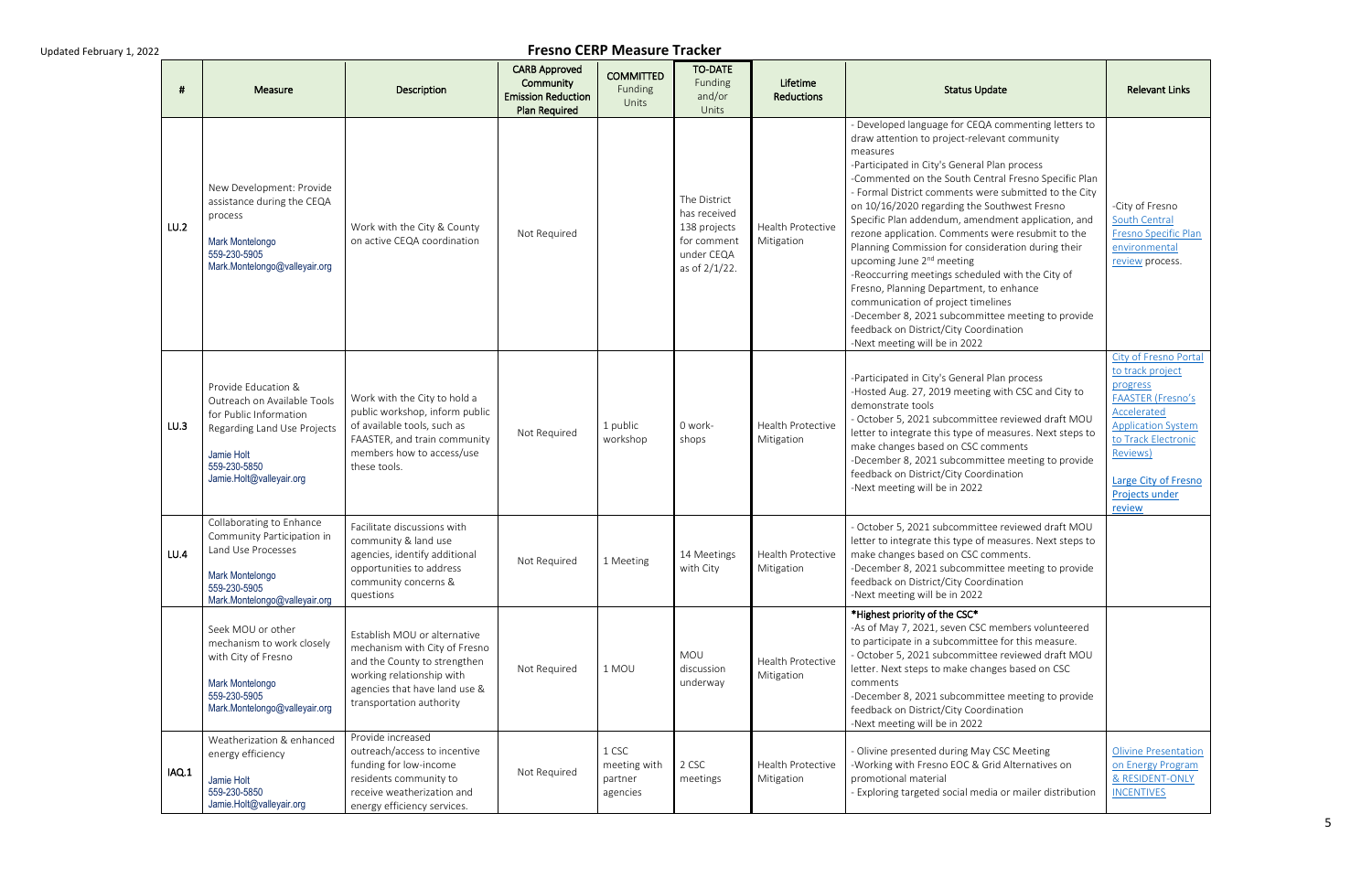|      | Measure                                                                                                                                                             | Description                                                                                                                                                                                                                                    | <b>CARB Approved</b><br>Community<br><b>Emission Reduction</b><br><b>Plan Required</b> | <b>COMMITTED</b><br>Funding<br>Units                                                                                | <b>TO-DATE</b><br>Funding<br>and/or<br>Units                                            | Lifetime<br><b>Reductions</b>          | <b>Status Update</b>                                                                                                                                                                                                                                                                                                            | <b>Relevant Links</b>                        |
|------|---------------------------------------------------------------------------------------------------------------------------------------------------------------------|------------------------------------------------------------------------------------------------------------------------------------------------------------------------------------------------------------------------------------------------|----------------------------------------------------------------------------------------|---------------------------------------------------------------------------------------------------------------------|-----------------------------------------------------------------------------------------|----------------------------------------|---------------------------------------------------------------------------------------------------------------------------------------------------------------------------------------------------------------------------------------------------------------------------------------------------------------------------------|----------------------------------------------|
| SC.1 | Air Filtration Systems in<br>Community Schools<br>Jeannine Tackett<br>559-230-5843<br>Jeannine.Tackett@valleyair.org                                                | Incentive program to install<br>advanced air filtration systems<br>in community schools                                                                                                                                                        | Not Required                                                                           | \$1,500,000<br>55 schools                                                                                           | \$0<br>0 schools                                                                        | Health Protective<br>Mitigation        | - High-priority measure, CAP guidelines already in place<br>-2 <sup>nd</sup> subcommittee meeting<br>-Held meeting with Fresno Unified Trustees &<br>subcommittee<br>-Ongoing coordination with school district to assess<br>best practices and program needs<br>-Governing Board approved program implementation<br>in January | <b>Available Incentives</b>                  |
| 0.1  | Community Air Quality<br>Outreach Strategy<br><b>Heather Heinks</b><br>559-230-5898<br>Heather.Heinks@valleyair.org                                                 | Community Air Quality<br>Outreach                                                                                                                                                                                                              | Not Required                                                                           | 4 community<br>meetings<br>1 targeted<br>social media<br>campaign<br>4 community<br>spaces for<br>posted AQ<br>info | 1 targeted<br>social media<br>campaign                                                  | <b>Health Protective</b><br>Mitigation | - Air Quality awareness social campaign, summer<br>2021<br>- Social Media ads promoting myRAAN.com<br>- Developed Air Quality Monitoring Outreach Plan,<br>upcoming subcommittee Nov meeting TBD<br>-Investigated Peach Jar, and text based messaging to<br>connect with parents and schools within the<br>community.           | Summary of<br>Community<br><b>Discussion</b> |
| O.2  | Sharing Clean Air Efforts &<br>How Communities Can Get<br>Involved<br><b>Heather Heinks</b><br>559-230-5898<br>Heather.Heinks@valleyair.org                         | Outreach to share clean air<br>efforts                                                                                                                                                                                                         | Not Required                                                                           | 4 community<br>meetings<br>1 targeted<br>social media<br>campaign                                                   | Sept. - Dec.<br>2020: Full<br>page monthly<br>advertisement<br>in AG Source<br>Magazine | <b>Health Protective</b><br>Mitigation | - Air Quality tools info social campaign, summer<br>2021<br>-Social media promoting Burn Cleaner, CGYM, Tune<br>In And Tune Up, and AB 617 implementation<br>-Planning a Fresno Lawn Mower Trade In Event<br>where we can connect with the community on air<br>quality.                                                         | Summary of<br>Community<br><b>Discussion</b> |
| O.3  | Joint Advocacy for<br>Continued & Additional<br>Funding to Support Air<br>Quality Improvement<br>Measures<br>Tom Jordan<br>559-230-5802<br>Tom.Jordan@valleyair.org | CARB, District, & CSC will work<br>to advocate for continued<br>funding from the state to<br>implement AB 617                                                                                                                                  | Not Required                                                                           |                                                                                                                     |                                                                                         | Health Protective<br>Mitigation        | Bring funding opportunities to committee as<br>opportunities arise at the state level                                                                                                                                                                                                                                           | Summary of<br>Community<br><b>Discussion</b> |
| SC.2 | HAL Schools: Increase<br>Participation<br><b>Heather Heinks</b><br>559-230-5898<br>Heather.Heinks@valleyair.org                                                     | Enroll all school districts within<br>boundary in Healthy Air Living<br>Schools Program                                                                                                                                                        | Not Required                                                                           | 5 school<br>districts                                                                                               | 4 of 5 school<br>districts<br>enrolled in<br><b>HAL Schools</b>                         | Health Protective<br>Mitigation        | - Arranging opportunities to meet with school staff,<br>administrators & parents<br>-Contacting schools to secure opportunities to present.<br>Great presentation at Kepler School in late 2021.                                                                                                                                | Summary of<br>Community<br><b>Discussion</b> |
| IS.1 | Provide incentives to plating<br>operations to further reduce<br>chrome emissions<br><b>Brian Clements</b><br>559-230-5921<br>Brian.Clements@valleyair.org          | Provide incentives to reduce<br>chrome emissions<br>Facilities installing advanced<br>control technologies to reduce<br>chromium emissions beyond<br>current rule levels may be<br>funded up to 80% of eligible<br>costs with a \$300,000 cap. | Not Required                                                                           |                                                                                                                     | \$0<br>0 projects                                                                       | Health Protective<br>Mitigation        | - Identified potential reduction opportunities of<br>chromium emissions from the installation of control<br>technologies<br>-Chrome plating operations in community contacted<br>and expressed interest in potentially installing<br>additional controls with incentives.                                                       |                                              |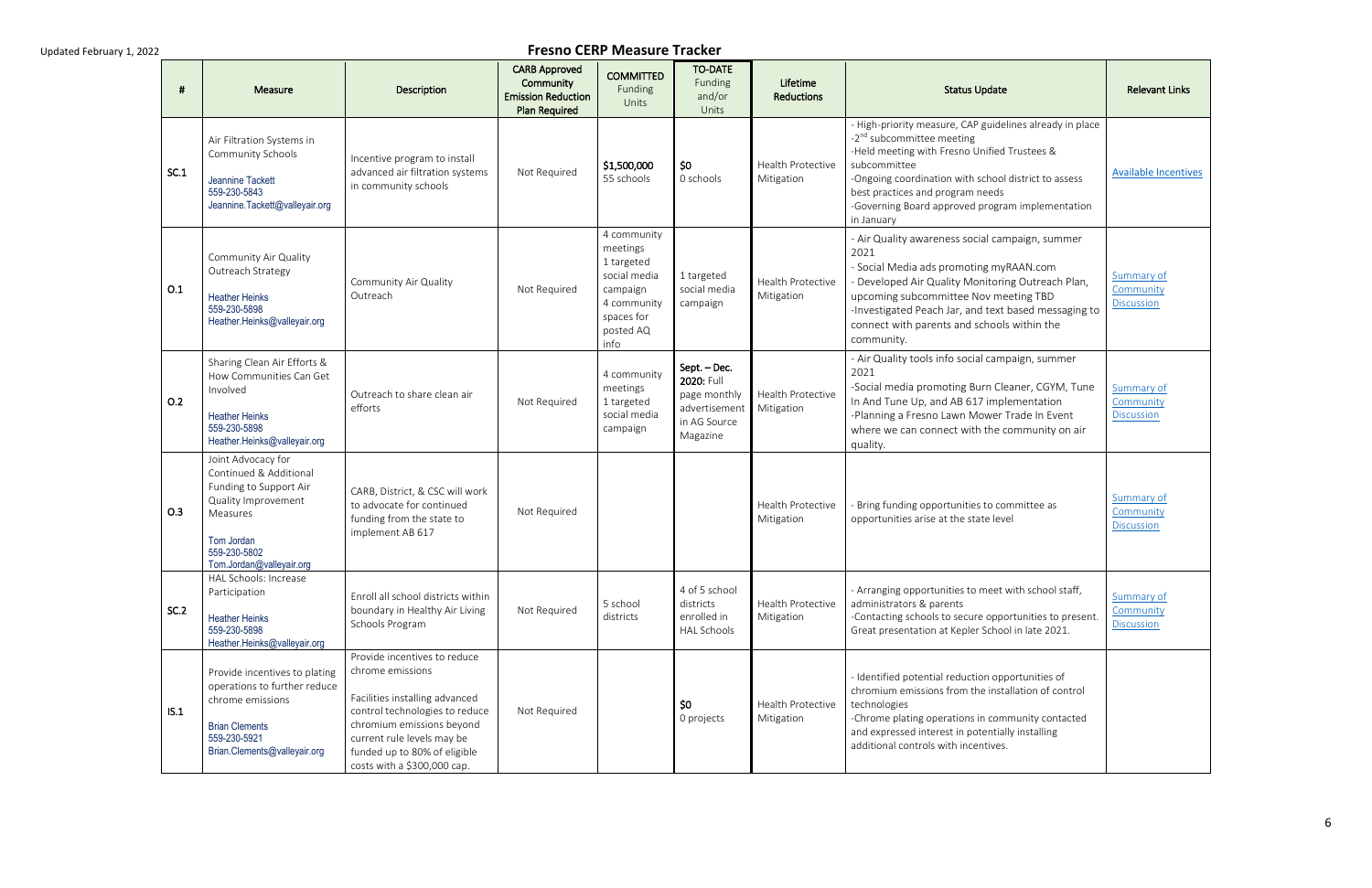| -#   | <b>Measure</b>                                                                                                                             | Description                                                                                                       | <b>CARB Approved</b><br>Community<br><b>Emission Reduction</b><br><b>Plan Required</b> | <b>COMMITTED</b><br>Funding<br>Units                                                                             | <b>TO-DATE</b><br>Funding<br>and/or<br><b>Units</b>                   | Lifetime<br><b>Reductions</b>                                  | <b>Status Update</b>                                                                                                                                                                                                                                                                                                                                                                                                                                                                                                                                                                                                                                 | <b>Relevant Links</b>                                                                                                                       |
|------|--------------------------------------------------------------------------------------------------------------------------------------------|-------------------------------------------------------------------------------------------------------------------|----------------------------------------------------------------------------------------|------------------------------------------------------------------------------------------------------------------|-----------------------------------------------------------------------|----------------------------------------------------------------|------------------------------------------------------------------------------------------------------------------------------------------------------------------------------------------------------------------------------------------------------------------------------------------------------------------------------------------------------------------------------------------------------------------------------------------------------------------------------------------------------------------------------------------------------------------------------------------------------------------------------------------------------|---------------------------------------------------------------------------------------------------------------------------------------------|
| IS.4 | Enhanced Inspection<br>Frequency<br>Jason Lawler<br>559-230-5994<br>Jason.Lawler@valleyair.org                                             | Increase frequency of<br>inspection at facilities that<br>have had an emission violation<br>over the past 3 years | Not Required                                                                           | 2 inspections<br>per calendar<br>for 5 years or<br>until 4<br>consecutive<br>inspections<br>with no<br>violation | 23 violations                                                         | <b>NO<sub>X</sub></b><br>PM2.5<br><b>VOCs</b><br><b>Toxics</b> | Jan-Jul 2020:<br>23 violations documented                                                                                                                                                                                                                                                                                                                                                                                                                                                                                                                                                                                                            | June 2020: CSC<br>discussion. Meeting<br>agenda & notes<br>here<br>Implementation of<br><b>CERP Enforcement</b><br>Measures in SC<br>Fresno |
| IS.5 | Pilot Training Program for<br>Conducting Self-Inspections<br>at Gas Stations<br>Jason Lawler<br>559-230-5994<br>Jason.Lawler@valleyair.org | Pilot training program for<br>conducting self-inspections of<br>vapor recovery systems                            | Not Required                                                                           | Hands-on<br>training to all<br>52 gas<br>stations in<br>community                                                | Postponed<br>due to COVID                                             | VOCs                                                           | - Train developed, but implementation delayed due to<br>COVID-19 and social distancing guidelines                                                                                                                                                                                                                                                                                                                                                                                                                                                                                                                                                    | Implementation of<br><b>CERP Enforcement</b><br>Measures in SC<br>Fresno                                                                    |
| IS.6 | Provide Incentives to Install<br>Advanced Control<br>Technology<br>Jon Klassen<br>559-230-5809<br>Jon.Klassen@valleyair.org                | Provide potential incentives<br>for advanced control<br>technology, beyond existing<br>requirements               | Not Required                                                                           |                                                                                                                  |                                                                       | Health Protective<br>Mitigation                                | - Evaluating potential advanced control technologies                                                                                                                                                                                                                                                                                                                                                                                                                                                                                                                                                                                                 |                                                                                                                                             |
| IS.7 | <b>Evaluation of BARCT</b><br>Requirements<br>Jon Klassen<br>559-230-5809<br>Jon.Klassen@valleyair.org                                     | Examine rules to see if they<br>meet state BARCT<br>requirements                                                  | Not Required                                                                           | 32 District<br>rules under<br>evaluation                                                                         | 24 rules<br>19 of these<br>rules meet<br><b>BARCT</b><br>requirements | <b>Health Protective</b><br>Mitigation                         | - As a result of BARCT analysis conducted in 2019 and<br>2020, 5 District rules (Rules 4401, 4409, 4455, 4623,<br>and 4624) are being further evaluated for potential<br>amendment in 2021<br>- District held a public workshop on April 20, 2021 to<br>present results of latest BARCT analysis<br>-Workshop notice was sent to steering committees to<br>encourage their participation<br>-Public workshop held on October 7, 2021 regarding<br>potential amendments to Rules 4401, 4409, 4455,<br>4623, and 4624 as a result of the ongoing BARCT<br>analysis<br>- Rule evaluations continuing in 2021 per District's<br>expedited BARCT schedule | Ongoing evaluation<br>of BARCT<br>requirements. See<br>evaluation schedule<br>here.                                                         |